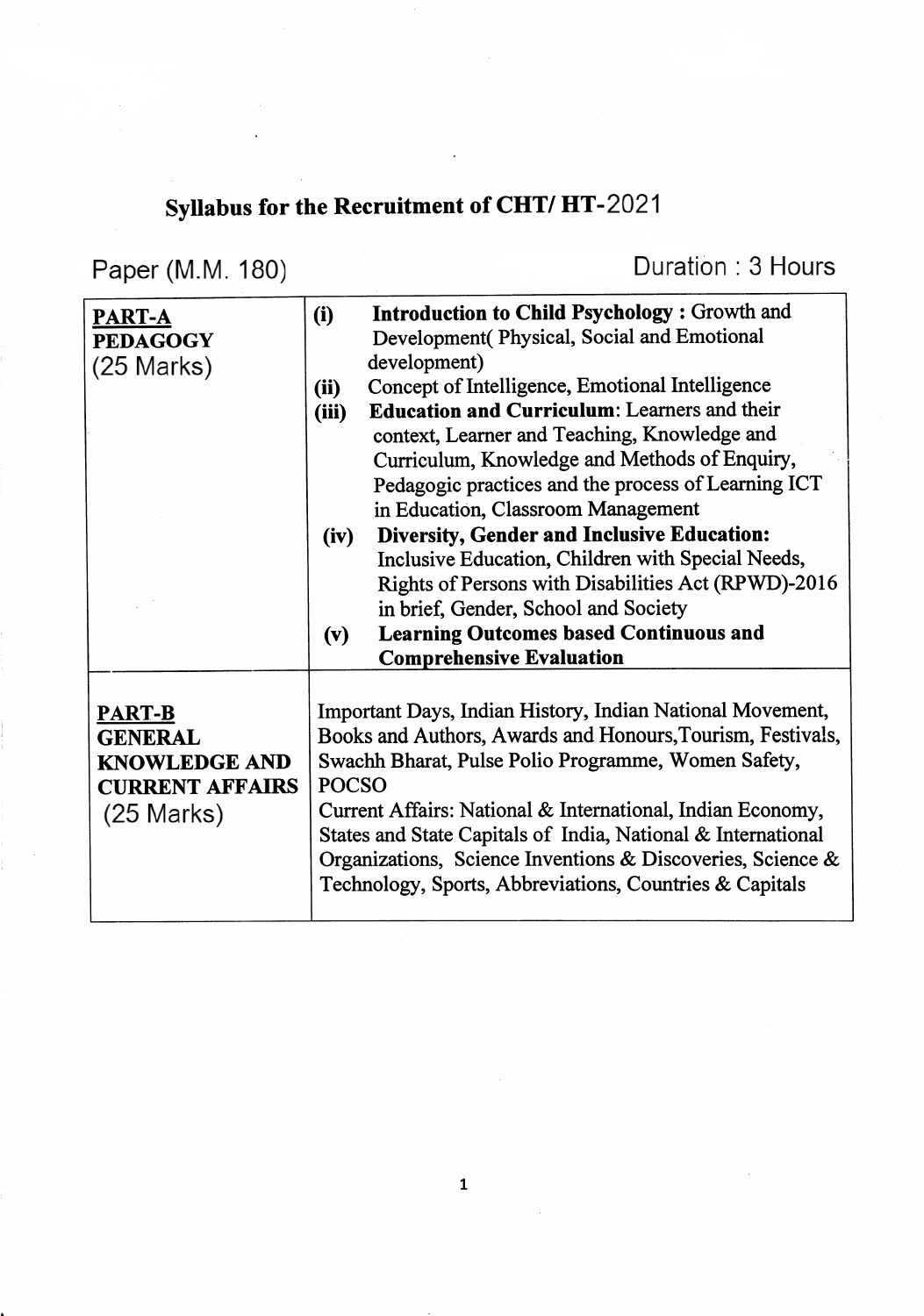| <b>GENERAL</b>                                  |                                                                                     |                                                          |  |  |
|-------------------------------------------------|-------------------------------------------------------------------------------------|----------------------------------------------------------|--|--|
| <b>ENGLISH</b>                                  | 1. Comprehension of an Unseen Passage                                               |                                                          |  |  |
| $(20$ marks)                                    |                                                                                     | 2. Grammar : Use of Articles, Prepositions, Determiners, |  |  |
|                                                 |                                                                                     | Conjunctions and Modals, Error Correction,               |  |  |
|                                                 |                                                                                     | Use of Tenses, Voice and Narration,                      |  |  |
|                                                 |                                                                                     | Transformation of Sentences and Clauses.                 |  |  |
|                                                 | 3. Vocabulary: One word Substitution, Antonyms,                                     |                                                          |  |  |
| <b>PUNJABI</b><br>$(20$ marks)                  |                                                                                     | Synonyms, Idioms & Phrases.                              |  |  |
|                                                 | 1. ਪਹਿਲੀ ਸ਼੍ਰੇਣੀ ਤੋਂ ਬਾਰ੍ਹਵੀਂ ਤੱਕ ਦੀਆਂ ਪਾਠ-ਪੁਸਤਕਾਂ<br>2. ਪੰਜਾਬੀ ਭਾਸ਼ਾ ਅਤੇ ਉਪ-ਬੋਲੀਆਂ |                                                          |  |  |
|                                                 |                                                                                     |                                                          |  |  |
|                                                 | 3.ਵਿਆਕਰਨ: ਧੁਨੀ ਬੋਧ, ਸ਼ਬਦ ਬੋਧ, ਵਾਕ ਬੋਧ (ਸੈਕੰਡਰੀ ਪੱਧਰ)                                |                                                          |  |  |
|                                                 | 4. ਵਿਸ਼ਰਾਮ ਚਿੰਨ੍ਹ                                                                   |                                                          |  |  |
|                                                 |                                                                                     | 5. $M$ ਣਡਿੱਠਾ ਪੈਰ੍ਹਾ                                     |  |  |
|                                                 |                                                                                     | 6. ਪੰਜਾਬੀ ਸਾਹਿਤ (ਸੈਕੰਡਰੀ ਪੱਧਰ)                           |  |  |
| <b>HINDI</b><br>$(10 \text{ marks})$            | $1.3$ गण-लिपि                                                                       |                                                          |  |  |
|                                                 | 2. वर्ण विचार                                                                       |                                                          |  |  |
|                                                 | 3. शब्द विचार: विकारी शब्द (संज्ञा, सर्वनाम, विशेषण और                              |                                                          |  |  |
|                                                 | क्रिया ), अविकारी शब्द (क्रिया विशेषण,                                              |                                                          |  |  |
|                                                 | संबंधबोधक, योजक और विस्मयादिबोधक)                                                   |                                                          |  |  |
|                                                 | 4. पर्यायवाची शब्द, तत्सम-तद्भव, उपसर्ग-प्रत्यय, अनेक शब्दों                        |                                                          |  |  |
|                                                 | के लिए एक शब्द, अनेकार्थक शब्द, विलोम शब्द                                          |                                                          |  |  |
|                                                 | 5. वाक्य शुद्धि,                                                                    |                                                          |  |  |
|                                                 | 6. मुहावरे-लोकोक्तियां                                                              |                                                          |  |  |
| <b>COMPUTER</b><br><b>KNOWLEDGE</b><br>20 Marks | 1. Computer Basics                                                                  | 2. Operating Systems                                     |  |  |
|                                                 | 3. The Hardware of Computer                                                         | 4. MS-DOS                                                |  |  |
|                                                 | 5. Internet                                                                         | 6. MS Power point                                        |  |  |
|                                                 | 7. MS Word                                                                          | 8. MS Excel                                              |  |  |
|                                                 | 9. Using Paint Brush                                                                |                                                          |  |  |